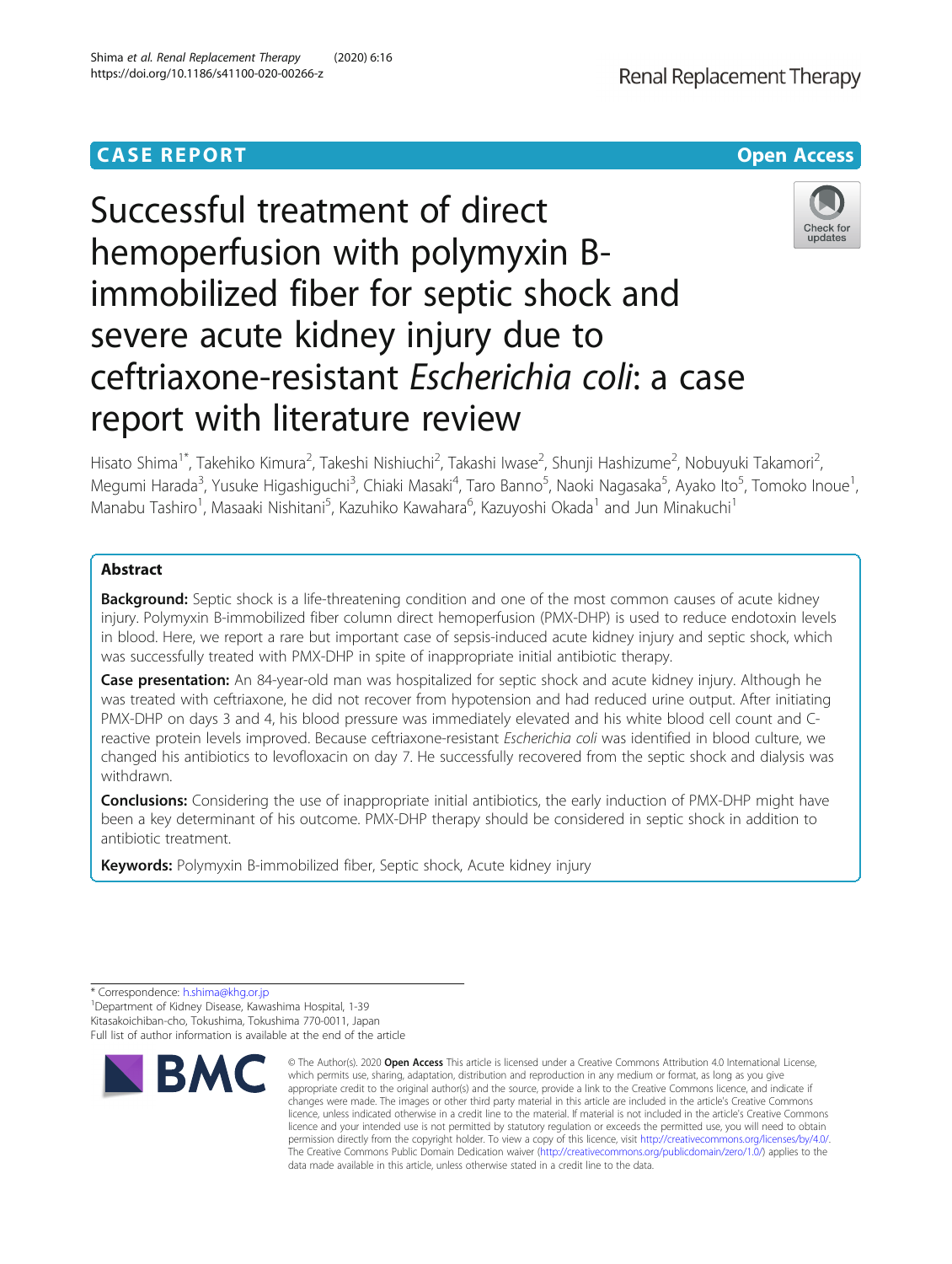## Background

Septic shock is a life-threatening condition caused by infection [[1\]](#page-5-0). Its pathogenesis is complex and involves various inflammatory cytokines such as tumor necrosis factor-α, interleukin-1, and interleukin-6 [[1,](#page-5-0) [2](#page-5-0)]. The survival rate of patients with sepsis declines by 7.6% for every hour of delayed appropriate antibiotic treatment [[3\]](#page-5-0). Septic shock is one of the most common causes of acute kidney injury (AKI) [\[2](#page-5-0)]. The mortality rate of sepsis is increased with AKI to up to 50–60% [\[4](#page-5-0)]. Therefore, an approach to promptly identify the source of infection in order to provide early treatment is needed [[5\]](#page-5-0).

Endotoxins, which are composed of the outer membrane of gram-negative bacteria, are also reported to play an important role in septic shock [\[2](#page-5-0)]. Polymyxin Bimmobilized fiber column direct hemoperfusion (PMX-DHP) is used to adsorb endotoxin in the treatment of septic shock [\[6](#page-5-0)]. It has been reported that PMX-DHP should be performed as soon as possible in septic shock [[7\]](#page-5-0). However, the efficacy of PMX-DHP in septic shock is still controversial [\[8](#page-5-0)–[10](#page-5-0)].

Here, we report a rare but important case of AKI and septic shock due to ceftriaxone-resistant Escherichia coli, which was successfully treated with PMX-DHP in spite of inappropriate initial antibiotic therapy.

### Case presentation

An 84-year-old man was admitted to our hospital because of a feeling of sickness and nausea. The patient had a medical history of pacemaker implantation due to complete atrioventricular block, hypertension, and hypothyroidism. His baseline serum creatinine (sCr) level was 1.89 mg/dL (normal, < 1.09 mg/dL) at least 2 weeks before admission. On admission, his body temperature was 36.5 °C, blood pressure was 97/54 mmHg, heart rate was 64/min, and respiratory rate was 22 bpm. He also had severe watery diarrhea with no abdominal pain. He had no crackles in both lung fields and had no flank pain with costovertebral angle tenderness. Laboratory findings on admission are summarized in Table [1.](#page-2-0) Blood tests revealed the following: white blood cell count (WBC),  $11,200/\mu L$ ; hemoglobin,  $10.9 \text{ g}/$ dL; platelet count, 100,000/μL; C-reactive protein (CRP), 17.8 mg/dL; aspartate aminotransferase, 382 U/L; alanine aminotransferase, 156 U/L; γ-glutamyl transpeptidase, 258 U/L; lactate dehydrogenase, 390 U/L; and sCr, 5.16 mg/dL. The serum procalcitonin level was also elevated (7.09 ng/mL). Arterial blood gas analysis revealed the following: pH, 7.29; pCO<sub>2</sub>, 34.5 mmHg; HCO<sub>3</sub><sup>-</sup>, 16.2 mmol; BE, − 9.4 mmol. Urinalysis showed proteinuria (2+) without hematuria and pyuria. Urinary excretion of beta-2-microglobulin and N-acetyl-beta-D-glucosaminidase were elevated (5051 μg/L and 82.1 U/L,

respectively). Test results for p-anti-neutrophil cytoplasmic antibody, c-anti-neutrophil cytoplasmic antibody, anti-glomerular basement membrane antibody, and antinuclear antibody were all negative. Protein electrophoresis of the urine and serum detected no monoclonal protein. Laboratory test was negative for CD toxin. Echocardiography revealed no collapse of the inferior vena cava. Renal ultrasound showed that the kidneys were of normal size (right,  $9.8 \times 6.2$  mm; left,  $9.6 \times 5.7$ mm) with no dilation of the urinary tract, renal pelvis, or calyces. The corticomedullary junction was obscure. The renal arterial resistive index (RI) was elevated (right, 0.83; left, 0.81). Computed tomography (CT) scan of the chest and abdomen did not reveal obvious infections except for perirenal fat stranding (PFS). Considering the clinical findings suggestive of infection, he was treated with antibiotics (ceftriaxone). The clinical course of the patient is shown in Figs. [1](#page-3-0) and [2.](#page-3-0) CT scan detected no collapsed inferior vena cava. The Swan-Ganz catheter monitoring showed a mean pulmonary artery pressure of 28 mmHg, a pulmonary capillary wedge pressure of 26 mmHg and cardiac index of 2.3 L/min/m<sup>2</sup>. Because his blood pressure decreased, vasopressors, including dopamine and noradrenaline, were continuously administered (day 2). However, he did not recover from the hypotension and reduced urine output. Therefore, we introduced hemodialysis. WBC count and CRP levels were further elevated (14,700/μL and 27.4 mg/dL, respectively) (Fig. [2](#page-3-0)). Because septic shock and sepsis-induced AKI were strongly suspected, we performed PMX-DHP (day 3 and day 4). The serum endotoxin was not elevated before PMX-DHP treatment. After the PMX-DHP treatment, his blood pressure was immediately elevated and the vasopressor dose was decreased. WBC count, CRP, and liver dysfunction were all improved. Because blood culture revealed ceftriaxone-resistant non-Extendedspectrum β-lactamase (ESBL)-producing E. coli (day 7), we changed his antibiotics to levofloxacin. Table [2](#page-4-0) shows the results of antimicrobial susceptibility testing against E. coli. WBC, platelet count, CRP, and sCr all then improved, with an increase of urine output (Figs. [1](#page-3-0) and [2](#page-3-0)). He successfully recovered from the septic shock and dialysis was withdrawn.

## Discussion and conclusions

The present case highlights an important clinical issue. We were unable to specify the source of infection and treated the patient with ceftriaxone until sepsis due to ceftriaxone-resistant non-ESBL-producing E. coli was identified on day 7. Longer delays before the administration of appropriate antibiotics are associated with higher mortality  $[11]$ . It is indeed possible that partial treatment was achieved with ceftriaxone in this case, but the antibiotic treatment may have been ineffective during the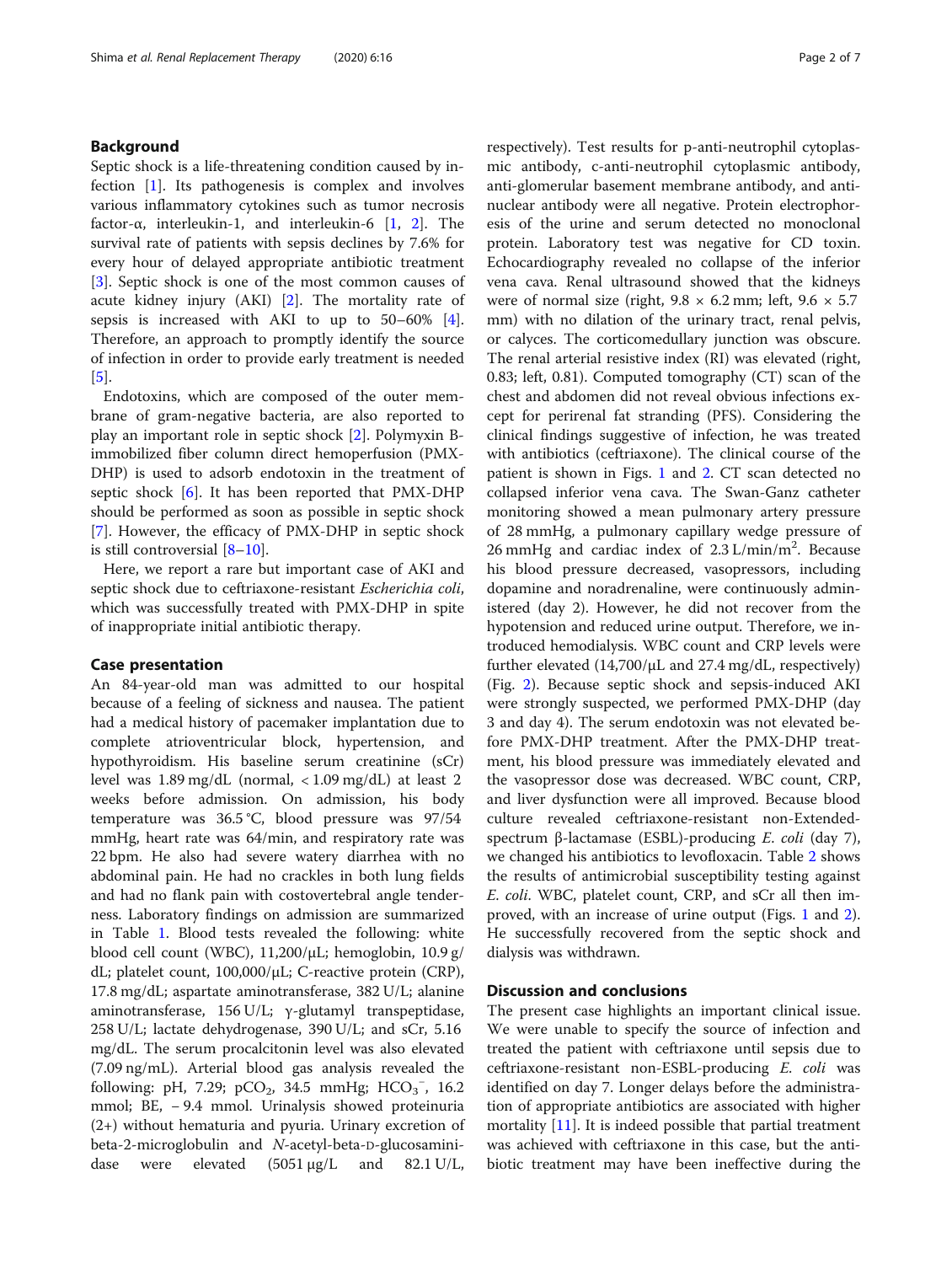<span id="page-2-0"></span>Shima et al. Renal Replacement Therapy (2020) 6:16 Page 3 of 7

Table 1 Laboratory data on admission

| Blood              |                          |
|--------------------|--------------------------|
| <b>WBC</b>         | 11,200/µL                |
| RBC                | 3.84×10 <sup>6</sup> /µL |
| Hemoglobin         | 10.9 g/dL                |
| Hematocrit         | 35%                      |
| Platelet count     | $100 \times 10^3/\mu L$  |
| Total protein      | $6.3$ g/dL               |
| Albumin            | $3.3$ g/dL               |
| Total bilirubin    | 3.7 mg/dL                |
| Direct bilirubin   | 2.9 mg/dL                |
| <b>BUN</b>         | 65.2 mg/dL               |
| Creatinine         | 5.16 mg/dL               |
| Uric acid          | $6.2$ mg/dL              |
| AST                | 382 IU/L                 |
| ALT                | 156 IU/L                 |
| LDH                | 390 IU/L                 |
| ALP                | 77 IU/L                  |
| γGTP               | 258 IU/L                 |
| Sodium             | 138 mEq/L                |
| Potassium          | 5.4 mEq/L                |
| Chloride           | 104 mEq/L                |
| Calcium            | 8.3 mg/dL                |
| Phosphorus         | 4.6 mg/dL                |
| Triglyceride       | 210 mg/dL                |
| Total-cholesterol  | 128 mg/dL                |
| LDL-cholesterol    | 60 mg/dL                 |
| HDL-cholesterol    | 26 mg/dL                 |
| Glucose            | 77 mg/dL                 |
| HbA1c              | 6.1%                     |
| C-reactive protein | 17.8 mg/dL               |
| Procalcitonin      | 7.09 ng/mL               |
| <b>BNP</b>         | 1280.7 pg/mL             |
| IgG                | 1402 mg/dL               |
| lgA                | 218 mg/dL                |
| lgM                | 89 mg/dL                 |
| IgE                | 550 IU/mL                |
| C3                 | 128 mg/dL                |
| C4                 | 25 mg/dL                 |
| CH50               | 41 mg/dL                 |
| ANA                | < 40                     |
| MPO-ANCA           |                          |
| RP3-ANCA           |                          |
| Anti-GBM Ab        |                          |
| Cryogloblin        |                          |
| Direct Coombs test |                          |
|                    |                          |

Table 1 Laboratory data on admission (Continued)

| Blood                 |             |
|-----------------------|-------------|
| Haptoglobin           | 96 mg/dL    |
| Arterial blood gasses |             |
| рH                    | 7.290       |
| pCO <sub>2</sub>      | 34.5 mmHg   |
| pO <sub>2</sub>       | 77.9 mmHg   |
| HCO <sub>3</sub>      | 16.2 mmol   |
| BE                    | $-9.4$ mmol |
| Urine                 |             |
| Protein               | 4.52 g/gCr  |
| <b>RBC</b>            | $3-5/HPF$   |
| <b>WBC</b>            | $0-2$ /HPF  |
| Bacteria              |             |
| β2 MG                 | 5051 µg/L   |
| <b>NAG</b>            | 82.1 IU/L   |

WBC white blood cell, RBC red blood cell, BUN blood urea nitrogen, AST aspartate aminotransferase, ALT alanine aminotransferase, LDH lactate dehydrogenase, ALP alkaline phosphatase, <sup>γ</sup>GTP <sup>γ</sup>-glutamyl transpeptidase, HbA1c hemoglobin A1c, BNP brain natriuretic peptide, Ig immunoglobulin, C3 complement component 3, C4 complement component 4, CH50 50% hemolytic complement, ANA antinuclear antibody, MPO-ANCA myeloperoxidase anti-neutrophil cytoplasmic antibody, PR3-ANCA proteinase-3 anti-neutrophil cytoplasmic antibody, GBM glomerular basement membrane, BE base excess, HPF high power field, <sup>β</sup>2 MG beta2-microglobulin, NAG N-acetyl-beta-D-glucosaminidase

first 7 days. Considering inappropriate initial antibiotics, the early introduction of PMX-DHP might have been a key determinant of his outcome after the initiation of septic shock.

Suspecting sepsis is the first step towards early diagnosis. The quick Sepsis-related Organ Failure Assessment (qSOFA) score has been recommended for identifying patients at risk of sepsis [[12](#page-5-0)]. It consists of three elements, respiratory rate  $\geq$  22 bpm, systolic blood pressure  $\leq$  100 mmHg, and altered mentation [\[12](#page-5-0)]. The present case fulfilled two criteria of the qSOFA score—an early indicator of sepsis [\[12\]](#page-5-0). The identification of the source of sepsis and treatment with appropriate antibiotics is important in the early phase of sepsis. In this case, CT revealed PFS, which is a common finding in acute pyelonephritis [[13\]](#page-5-0). However, a previous report suggested that PFS was not useful in the diagnosis of acute pyelonephritis [\[14\]](#page-5-0). Because the patient did not present with hematuria and pyuria, the possibility of acute pyelonephritis was considered less likely. Empirical antibiotic treatment should be considered for suspected sepsis induced by enteritis. In this case, we chose ceftriaxone as the initial treatment [[15\]](#page-5-0). Considering severe diarrhea and bacteremia caused by E. coli, we believe enteritis due to E. coli caused sepsis due to bacterial translocation [\[16](#page-5-0)]. Ceftriaxone is a third-generation cephalosporin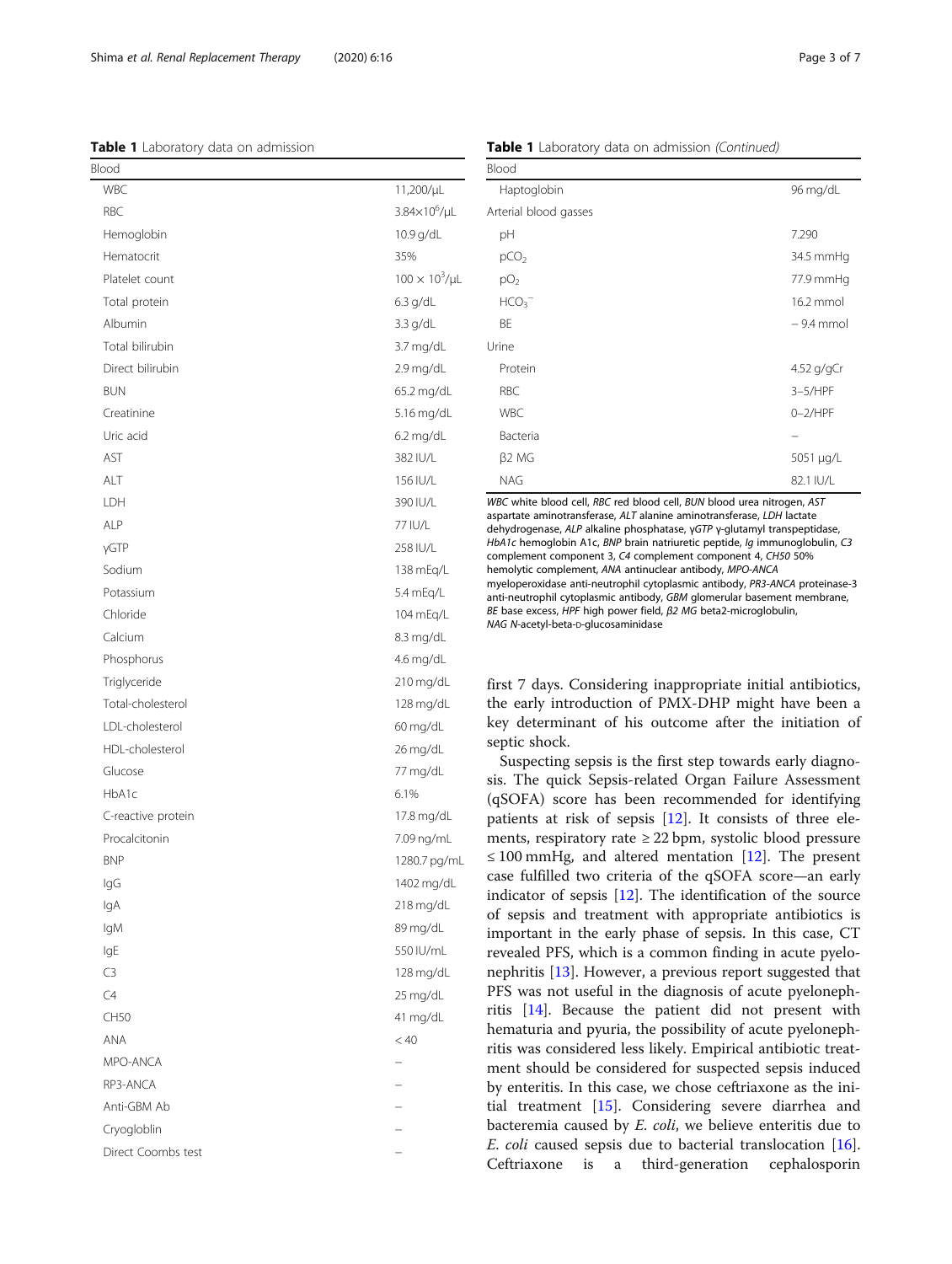<span id="page-3-0"></span>

antibiotic used to treat invasive infections due to Enterobacteriaceae such as E. coli. Ceftriaxone-resistant Enterobacteriaceae is recognized as an important global health problem [[17](#page-5-0)]. The main mechanisms underlying ceftriaxone resistance are ESBL and AmpC β-lactamase [[18\]](#page-5-0). Because AmpC β-lactamase was not investigated in this case, ceftriaxone-resistant E. coli possibly resulted from the production of AmpC β-lactamase.

Arterial blood gas analysis revealed mixed respiratory and metabolic acidosis in sepsis. Disseminated intravascular coagulation (DIC) is a common complication in sepsis [[19](#page-5-0)]. A decrease in platelet count from day 2 to day 6 might have been caused by DIC. Though blood coagulation tests were not performed, improvement in platelet count with antibiotic treatment might be due to sepsis-induced DIC.

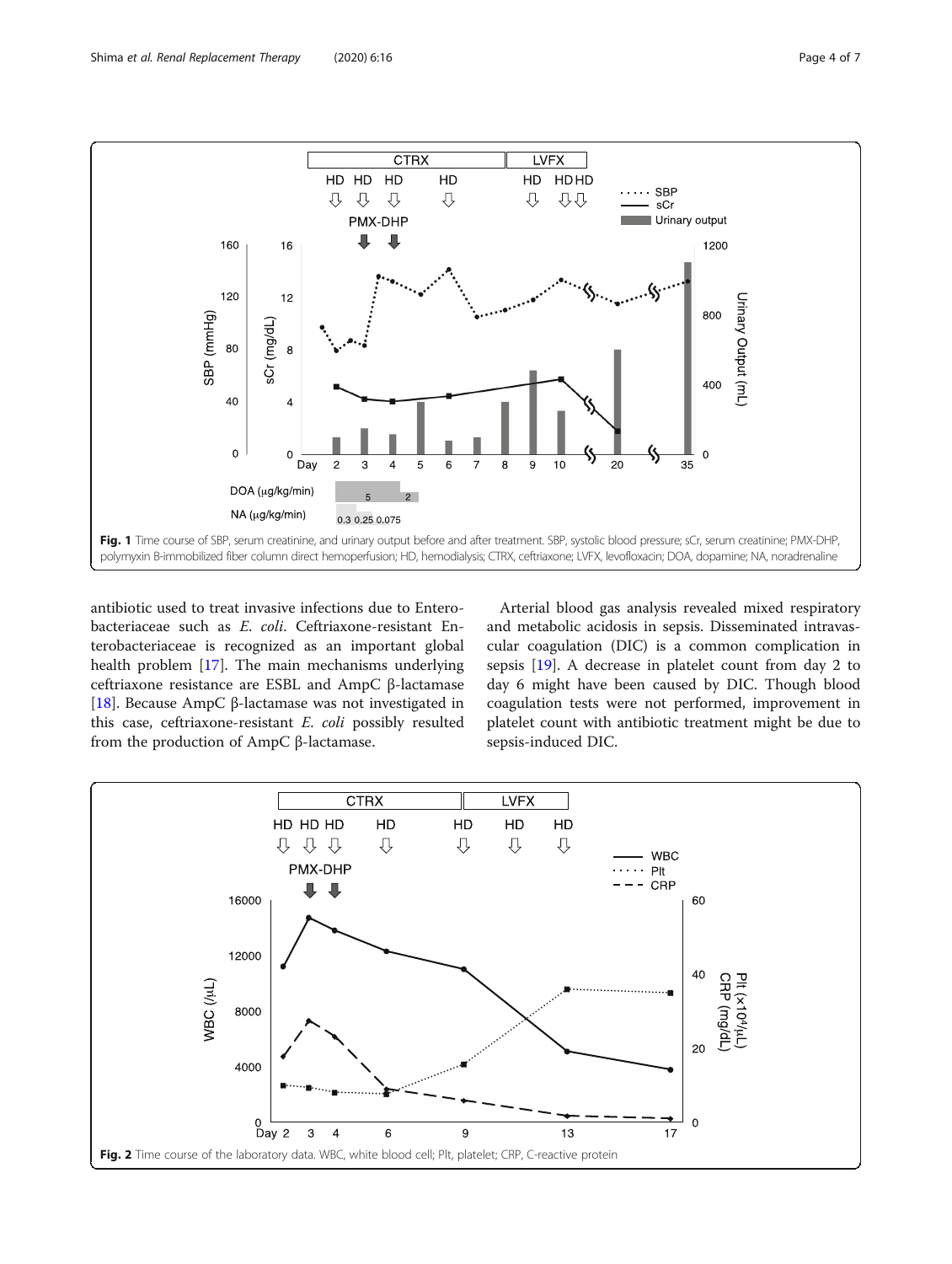<span id="page-4-0"></span>Table 2 Susceptibilities of antibiotics against E. coli isolated from the blood

| Antibiotics                   | Susceptibility (µg/mL) |   |
|-------------------------------|------------------------|---|
| Piperacillin                  | 64                     |   |
| Piperacillin/tazobactam       | < 16                   | S |
| Sultamicillin                 |                        | I |
| Cefazolin                     | > 32                   | R |
| Sulbactam/cefoperazone        | < 16                   | S |
| Ceftazidime                   | 8                      |   |
| Ceftriaxone                   | >4                     | R |
| Cefepime                      | $<$ 2                  | S |
| Meropenem                     | <1                     | S |
| Amikacin                      | < 4                    | S |
| Isepamicin                    |                        | S |
| Clindamycin                   |                        | R |
| Minocycline                   | $<$ 2                  | S |
| Fosfomycin                    | < 4                    | S |
| Levofloxacin                  | < 0.5                  | S |
| Pazufloxacin                  |                        | S |
| Sulfamethoxazole/trimethoprim | $<$ 38                 | S |

I intermediate, R resistant, S susceptible

AKI is diagnosed by serum creatinine elevation or oliguria [[1](#page-5-0)]. The precise mechanisms and specific treatments for sepsis-induced AKI are still unknown. Sepsisinduced AKI is not only associated with hypoperfusion but with increased or maintained renal blood flow [[20](#page-5-0), [21\]](#page-6-0). In the present case, the possibilities of pre-renal and post-renal AKI were unlikely based on ultrasound, CT, and Swan-Ganz catheter. Urinalysis and urine biochemistry are usually not suitable for diagnosing AKI due to oliguria. Although various new biomarkers for rapid AKI diagnosis have been reported [\[2\]](#page-5-0), the early recognition

of sepsis-induced AKI is still difficult. The renal arterial RI is a useful tool for earlier AKI diagnosis [[22\]](#page-6-0). Higher RI may be predictive of sepsis-induced AKI [\[22](#page-6-0)], and this applies to our case. Early initiation of renal replacement therapy (RRT) in sepsis-induced AKI is not associated with favorable mortality [\[23,](#page-6-0) [24](#page-6-0)]. RRT can be applied intermittently (IRRT) or continuously (CRRT). CRRT was reported to be suitable for patients with hemodynamic instability [\[25\]](#page-6-0). However, no difference in mortality has been reported between CRRT and IRRT for AKI [[25,](#page-6-0) [26\]](#page-6-0). Therefore, we initiated HD on day 2 in this case.

PMX was performed for 2 h in two treatment sessions. However, it remains unclear how many times should PMX be performed and when should the second PMX be performed. In this case, the second PMX was performed the next day because the hemodynamics of the patient did not fully improve after the first treatment. PMX reduces all-cause hospital mortality and length of ICU stay in patients with septic shock [\[10](#page-5-0)]. Contrary to this, the risk ratio of a 28-day mortality associated with PMX was 1.03 [\[27](#page-6-0)]. Therefore, there is insufficient evidence supporting the routine use of PMX in patients with septic shock. The review of the literature on PubMed for septic shock caused by E. coli treated with PMX since 2013 is summarized in Table 3 [[28,](#page-6-0) [29\]](#page-6-0). Urosepsis is the most common. In the present case, endotoxin levels were below the detectable limit in blood. PMX was also found useful in cases where endotoxin levels did not elevate [\[30](#page-6-0)]. Though the reason why the serum endotoxin was not elevated in this case is ambiguous, the positive rate of blood endotoxin is generally low [\[31\]](#page-6-0). Because of various reasons such as pretreatment, measurement method, contamination, and endotoxin concentration, there are no standard methods for endotoxin measurement [[31,](#page-6-0) [32\]](#page-6-0). Our endotoxin measurement method might be different from other cases

**Table 3** Case reports of septic shock caused by *E. coli* treated with PMX since 2013

| No.            | Author                | Age/sex | Diagnosis               | Bacteria                       | Endotoxin (pg/mL) | Outcome  |
|----------------|-----------------------|---------|-------------------------|--------------------------------|-------------------|----------|
|                | Suzuki [28]           | 79F     | Urinary tract infection | ESBL+ E. coli                  | 4.2               | Survival |
| 2              | Suzuki [28]           | 65F     | Urinary tract infection | E. coli                        | 18.4              | Survival |
| 3              | Suzuki [28]           | 74F     | Urinary tract infection | E. coli, Klebsiella pneumoniae | 5.4               | Survival |
| $\overline{4}$ | Suzuki [28]           | 83F     | Urinary tract infection | E. coli                        | 48.8              | Survival |
| 5              | Suzuki [28]           | 48F     | Urinary tract infection | E. coli                        | 6.1               | Survival |
| 6              | Suzuki [28]           | 44F     | Urinary tract infection | E. coli, P. aeruginosa         | 28.7              | Survival |
| 7              | Suzuki [28]           | 86M     | Urinary tract infection | E. coli                        | 98.5              | Survival |
| 8              | Suzuki [28]           | 79F     | Urinary tract infection | $FSBI + F$ . coli              | 38.3              | Survival |
| 9              | Kohno <sup>[29]</sup> | 62M     | Urinary tract infection | $FSBI + F$ . coli              | $(-)$             | Survival |
| 10             | Our case              | 84M     | <b>Enteritis</b>        | E. coli                        | $(-)$             | Survival |

AKI acute kidney injury, M male, F female, ESBL extended-spectrum b-lactamase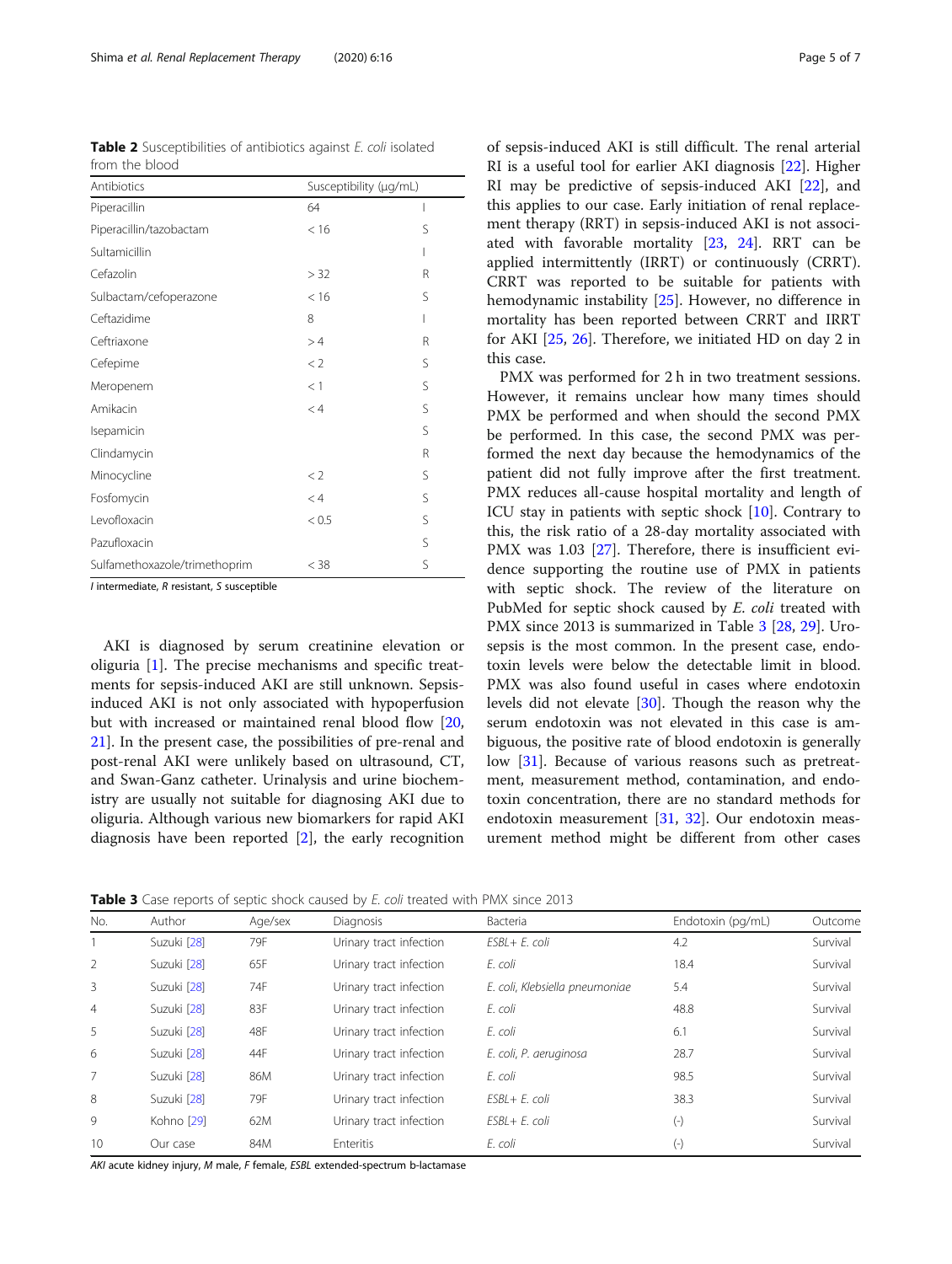<span id="page-5-0"></span>reported by Suzuki et al. as summarized in Table [3](#page-4-0). PMX adsorbs not only endotoxin but also excessive inflammatory cytokines, including IL-6, IL-10, IL-18, and TNF- $\alpha$  [[33,](#page-6-0) [34](#page-6-0)], which are responsible for establishing septic shock. Therefore, PMX might be effective against sepsis in endotoxin-negative cases. Moreover, PMX also adsorbs anandamide, which is a paracrine mediator of septic shock-induced hypotension [\[35\]](#page-6-0). The blood pressure rapidly elevated and stabilized hemodynamics after PMX-DHP, and the patient's baseline sCr level was already elevated before hospitalization, which meant having pre-existing CKD. AKI patients with pre-existing CKD are more likely to be dialysis-dependent [[36\]](#page-6-0). In this case, early diagnosis and treatment of sepsisinduced AKI, including antibiotic treatment, PMX-DHP, and prevention of hypotension, were crucial for recovery from septic shock and withdrawal of dialysis.

#### Abbreviations

AKI: Acute kidney injury; PMX-DHP: Polymyxin B-immobilized fiber column direct hemoperfusion; E. coli: Escherichia coli; sCr: Serum creatinine; MG: Microglobulin; NAG: N-acetyl-beta-D-glucosaminidase; RI: Resistive index; CT: Computed tomography; PFS: Perirenal fat stranding; ESBL: Extendedspectrum β-lactamase; CTRX: Ceftriaxone; LVFX: Levofloxacin; DOA: Dopamine; NA: Noradrenaline; qSOFA: Quick Sepsis-related Organ Failure Assessment; DIC: Disseminated intravascular coagulation; RRT: Renal replacement therapy; IRRT: Intermittently renal replacement therapy; CRRT: Continuously renal replacement therapy

#### Acknowledgements

We thank Editage for their technical assistance in editing a draft of this manuscript.

#### Authors' contributions

HS drafted the first manuscript. HS, TK, TN, TI, SH, NT, and MN managed the patient. HS, TK, MH, YH, CM, TB, NN, AI, TI, MT, KK, KO, and JM performed the literature search. TK, TN, TI, SH, NT, MH, YH, CM, TB, NN, AI, TI, MT, MN, KK, and KO coordinated the data analysis and critically commented on the manuscript. CM, TB, NN, AI, TI, MT, MN, KK, and JM helped with writing the manuscript. All authors participated in discussions and read and approved the final manuscript.

#### Funding

None.

#### Availability of data and materials

All data generated or analyzed during this study are included in this published article.

#### Ethics approval and consent to participate

Not required because this is a case report

#### Consent for publication

Written consent was obtained from the patient to publish this case report and accompanying images. A copy of the written consent is available for review by the editor of this journal.

#### Competing interests

The authors declare that they have no competing interests.

#### Author details

<sup>1</sup>Department of Kidney Disease, Kawashima Hospital, 1-39 Kitasakoichiban-cho, Tokushima, Tokushima 770-0011, Japan. <sup>2</sup>Department of Cardiovascular Medicine, Kawashima Hospital, 1-39 Kitasakoichiban-cho, Tokushima, Tokushima 770-0011, Japan. <sup>3</sup>Clinical Engineering Department of Kawashima Hospital, 1-39 Kitasakoichiban-cho, Tokushima, Tokushima

770-0011, Japan. <sup>4</sup>Department of Laboratory, Kawashima Hospital, 1-39 Kitasakoichiban-cho, Tokushima, Tokushima 770-0011, Japan. <sup>5</sup>Department of Urology, Kawashima Hospital, 1-39 Kitasakoichiban-cho, Tokushima, Tokushima 770-0011, Japan. <sup>6</sup>Kamojima-Kawashima Clinic, 396-3 lioazahukui, Kamojima-cho, Yoshinogawa, Tokushima 776-0033, Japan.

#### Received: 18 October 2019 Accepted: 16 March 2020 Published online: 24 March 2020

#### References

- Keeley A, Hine P, Nsutebu E. The recognition and management of sepsis and septic shock: a guide for non-intensivists. Postgrad Med J. 2017;93:626–34.
- 2. Zarjou A, Agarwal A. Sepsis and acute kidney injury. J Am Soc Nephrol. 2011;22:999–1006.
- 3. Kumar A, Roberts D, Wood KE, Light B, Parrillo JE, Sharma S, et al. Duration of hypotension before initiation of effective antimicrobial therapy is the critical determinant of survival in human septic shock. Crit Care Med. 2006; 34:1589–96.
- 4. Wang K, Xie S, Xiao K, Yan P, He W, Xie L. Biomarkers of sepsis-induced acute kidney injury. Biomed Res Int. 2018;2018:6937947.
- 5. Dellinger RP, Levy MM, Rhodes A, Annane D, Gerlach H, Opal SM, et al. Surviving sepsis campaign: international guidelines for management of severe sepsis and septic shock: 2012. Crit Care Med. 2013;41:580–637.
- 6. Shimizu T, Endo Y, Tsuchihashi H, Akabori H, Yamamoto H, Tani T. Endotoxin apheresis for sepsis. Transfus Apher Sci. 2006;35:271–82.
- 7. Matsukuma S, Sakamoto K, Nishiyama M, Tamesa T, Yoshino S, Hazama S, et al. Prognostic factors in patients with septic shock in digestive surgery who have undergone direct hemoperfusion with polymyxin b-immobilized fibers: a retrospective observational study. J Intensive Care. 2015;3:13.
- 8. Dellinger RP, Bagshaw SM, Antonelli M, Foster DM, Klein DJ, Marshall JC, et al. Effect of targeted polymyxin b hemoperfusion on 28-day mortality in patients with septic shock and elevated endotoxin level: the euphrates randomized clinical trial. Jama. 2018;320:1455–63.
- 9. Klein DJ, Foster D, Walker PM, Bagshaw SM, Mekonnen H, Antonelli M. Polymyxin b hemoperfusion in endotoxemic septic shock patients without extreme endotoxemia: a post hoc analysis of the euphrates trial. Intensive Care Med. 2018;44:2205–12.
- 10. Nakamura Y, Kitamura T, Kiyomi F, Hayakawa M, Hoshino K, Kawano Y, et al. Potential survival benefit of polymyxin b hemoperfusion in patients with septic shock: A propensity-matched cohort study. Crit Care. 2017;21:134.
- 11. Seymour CW, Gesten F, Prescott HC, Friedrich ME, Iwashyna TJ, Phillips GS, et al. Time to treatment and mortality during mandated emergency care for sepsis. The New England journal of medicine. 2017;376:2235–44.
- 12. Singer M, Deutschman CS, Seymour CW, Shankar-Hari M, Annane D, Bauer M, et al. The third international consensus definitions for sepsis and septic shock (sepsis-3). Jama. 2016;315:801–10.
- 13. Stunell H, Buckley O, Feeney J, Geoghegan T, Browne RF, Torreggiani WC. Imaging of acute pyelonephritis in the adult. European radiology. 2007;17: 1820–8.
- 14. Fukami H, Takeuchi Y, Kagaya S, Ojima Y, Saito A, Sato H, et al. Perirenal fat stranding is not a powerful diagnostic tool for acute pyelonephritis. Int J Gen Med. 2017;10:137–44.
- 15. Shane AL, Mody RK, Crump JA, Tarr PI, Steiner TS, Kotloff K, et al. 2017 Infectious Diseases Society of America Clinical Practice Guidelines for the diagnosis and management of infectious diarrhea. Clin Infect Dis. 2017;65: e45–80.
- 16. Vaishnavi C. Translocation of gut flora and its role in sepsis. Indian J Med Microbiol. 2013;31:334–42.
- 17. World Health Organization. Global priority list of antibiotic-resistant bacteria to guide research, discovery, and development of new antibiotics. Geneva: World Health Organization; 2017.
- 18. Iredell J, Brown J, Tagg K. Antibiotic resistance in Enterobacteriaceae: mechanisms and clinical implications. BMJ. 2016;352:h6420.
- 19. Iba T, Watanabe E, Umemura Y, Wada T, Hayashida K, Kushimoto S, et al. Sepsis-associated disseminated intravascular coagulation and its differential diagnoses. J Intensive Care. 2019;7:32.
- 20. Garofalo AM, Lorente-Ros M, Goncalvez G, Carriedo D, Ballen-Barragan A, Villar-Fernandez A, et al. Histopathological changes of organ dysfunction in sepsis. Intensive Care Med Exp. 2019;7(Suppl 1):45.